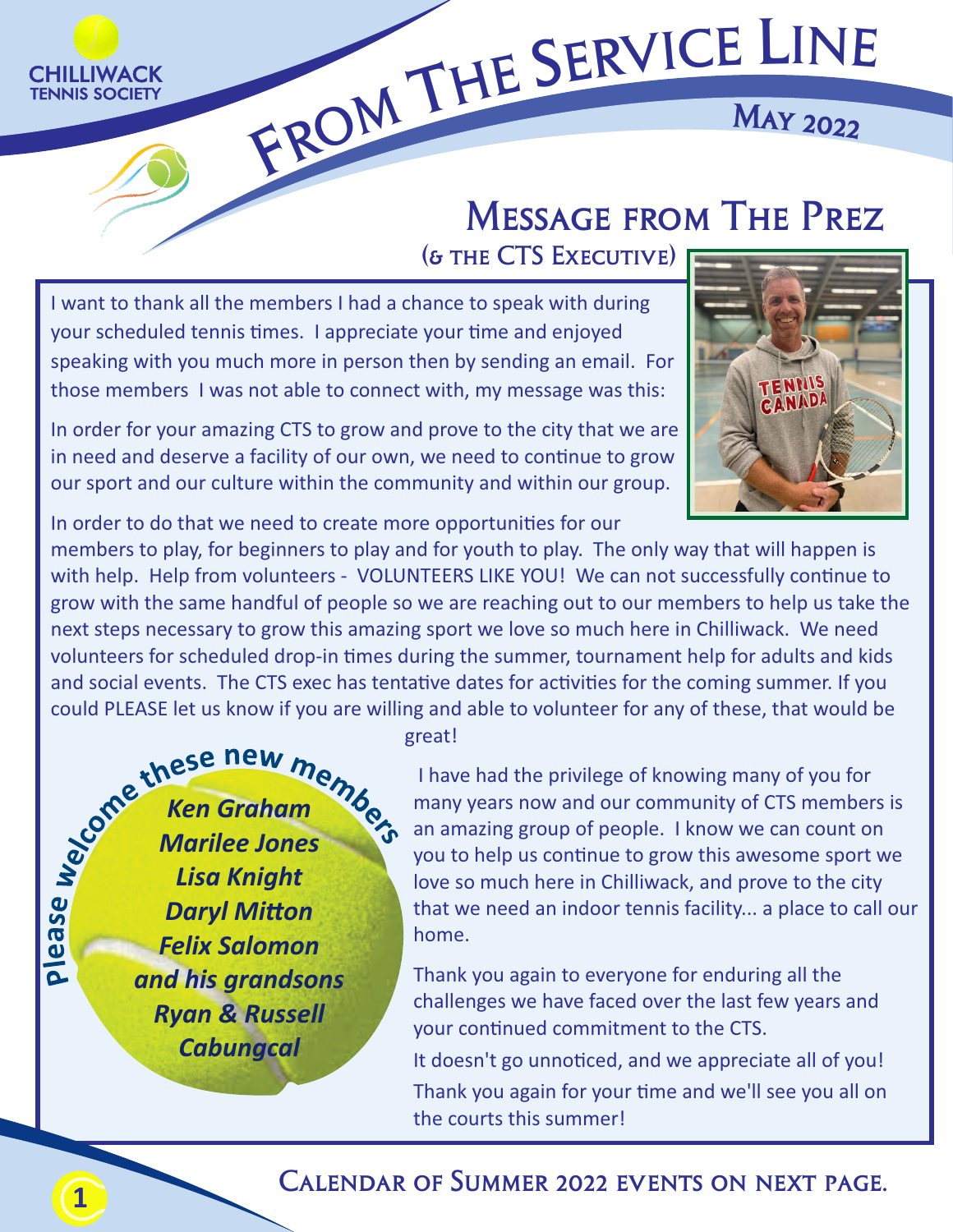# FROM THE SERVICE LINE<br>SUMMER FUN.

After these past two years we all need to return to a normal summer that offers a variety of fun and competitive tennis options. The Executive has put together a tentative schedule of ongoing and one-of events. We hope there's something here for everyone.

For some of the activities we will need a few volunteers to help.

The coordinator of each event will ask for volunteers in advance. You can reply directly to them.

The following chart gives you an idea of the kind of help needed for each event/activity.



May 2022

Oops - haven't renewed your 2022 CTS membership yet? Don't worry, it's never to late!



 **The 2022 Membership Dues are:** Youth  $($  < 19 $)$  = \$25; Adults  $(>19)$  Singles = \$45: Couples = \$65 Families (3+ members) = \$75

| <b>Event/activity</b>                                                                                                                                    | <b>Tentative dates</b><br>(alternate dates –<br>following week)                                                                                                                                                                      | <b>Coordinator</b>             | <b>Tasks for Volunteer's</b>                                                                                                                                                                                                                                                                   |
|----------------------------------------------------------------------------------------------------------------------------------------------------------|--------------------------------------------------------------------------------------------------------------------------------------------------------------------------------------------------------------------------------------|--------------------------------|------------------------------------------------------------------------------------------------------------------------------------------------------------------------------------------------------------------------------------------------------------------------------------------------|
| Portage Courts -<br>Clean-up/work party                                                                                                                  | Sunday May 22 am                                                                                                                                                                                                                     | <b>Mark Turner</b>             | bring clean up equipment<br>leaf-blowers, brooms)                                                                                                                                                                                                                                              |
| Portage Courts -<br><b>Public Open House</b>                                                                                                             | Sunday May 22 pm                                                                                                                                                                                                                     | <b>CTS Executive</b>           | set up/take down equipment,<br>"play" with visitors (children & adults)                                                                                                                                                                                                                        |
| <b>Season Opener Tournament</b><br>Portage Courts (same format as 2021                                                                                   | Saturday June 4                                                                                                                                                                                                                      | Lana Guthrie &<br>Patti Turner | bring snacks, help with sign-in, record<br>scores, take photos, etc.                                                                                                                                                                                                                           |
| <b>Youth Tournament</b>                                                                                                                                  | July 23                                                                                                                                                                                                                              | <b>Phil Dacre</b>              | bring snacks, help with sign-in, record<br>scores, take photos, etc.                                                                                                                                                                                                                           |
| <b>End-of-Season Tournament</b><br>Portage Courts (format still TBD)                                                                                     | August 13                                                                                                                                                                                                                            | <b>TBD</b>                     | bring snacks, help with sign-in, record<br>scores, take photos, etc.                                                                                                                                                                                                                           |
| Drop-ins (informal & organized)<br>If court availability becomes<br>a challenge, we will try to<br>reserve courts for some of<br>the busiest time slots. | <b>Watson Glen Park Courts:</b><br>Tuesday/Thursday/Saturday mornings<br><b>Portage Park:</b><br><b>Monday evenings</b><br>Tuesday/Thursday mornings<br>These mornings have always been very<br>popular, and will remain "informal". |                                | For organized drop-ins: (possible tasks)<br>hang up the CTS banner, ensure<br>everyone is involved, encourage player<br>rotation after sets, mix players up after<br>sets.<br>Invite new people to participate,<br>provide them with information about<br>the CTS, and encourage them to join. |
| Ladders: Singles & Doubles<br>uses an online ap for issuing challenges. etc.                                                                             | June - August                                                                                                                                                                                                                        | Patti Turner                   | Once the ladders are set up, volunteers<br>can help "manage" a ladder.                                                                                                                                                                                                                         |

Kids/Youth Summer Camp information coming soon.